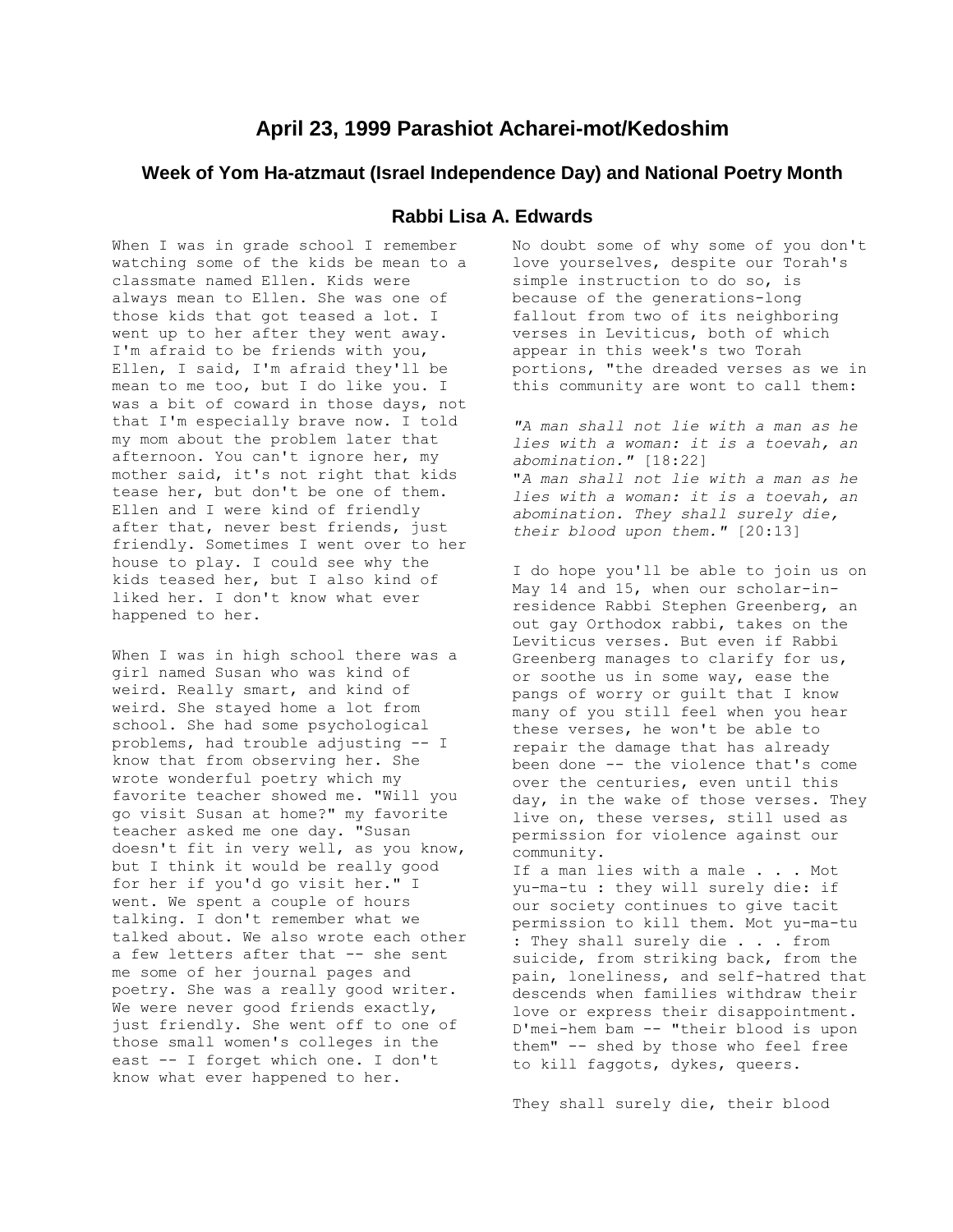This past Wednesday I was listening to the radio, a call in show talking about the school slaughter in Littleton, Colorado. A psychoanalyst was on who specializes in teenagers. Everyone calling in was saying what about the teachers? what about the killers' parents? The psychologist said what about the parents of the other kids? Did anyone ever teach them not to be mean to kids who are different? Did anyone ever teach them tolerance? acceptance? appreciation of difference? He wasn't condemning or judging -- just asking questions. Did anyone ever teach them acceptance, appreciation of difference? My mother taught me, so did my favorite high school teacher.

There is a young Jewish gay man in a California prison today, imprisoned as a teenager for killing a teenage friend of his brother in response to the torment his brother and friend imposed on him because he was gay. I don't defend his actions. I do wonder what might have happened had his own brother been kind instead of torturous.

I'm not defending the killers here. I'm just wondering. I'm wondering how many of us were at some point in our lives victims of teasing or bashing or ostracism, not necessarily because you were gay, just "other" in some way. And how many of us teased or bashed or ostracized, or acquiesced in some way when others did? How many of us do so today?

All experts agree: the seeds are sown years before the war breaks out. Look at Kosovo or Israel, or any other war spot in the world today. Will there ever come a time when we will celebrate Yom Ha'atzmaut -- Israel's Independence Day -- without any fear for how long Israel might last? or how long until the next war or terrorist attack? or without any guilt for the oppression of Palestinians that continues despite everyone's earnest wishes that the Israeli government could see its way clear to stopping

upon them, when the seeds of intolerance and hatred overcome the other verses of Kedoshim, the holiness code, the section that comes between the two passages of sexual restrictions and teaches us how to make ourselves more like God, how to make ourselves holy. The sexual prohibitions frame that code, but are not part of it. The way to holiness instead calls upon us not just to control our sexual urges, to think about who we choose as sexual partners; the holiness code tells us how to interact, behave toward people who are not intimates. It too is a poem of sorts -- listen:

*God spoke to Moses, saying: Speak to the entire community of the children of Israel, and say to them: Holy are you to be, for holy am I, God your God. Each of you: your mother and your father you are to hold in awe, and my Sabbaths you are to keep: I am God your God. Do not turn your faces to no-gods, and molten gods you are not to make yourselves, I am God your God. . . . . Now when you harvest the harvest of your land, you are not to finish (to the) edge of your field in harvesting, the full-gathering of your harvest you are not to gather; your vineyard you are not to glean, the break-off of your vineyard you are not to gather - rather, for the afflicted and the sojourner you are to leave them, I am God your God. You are not to steal,you are not to lie, you are not to deal-falsely, one with the other. You are not to swear by My name falsely, thus profaning the name of your God -- I am God. You are not to withhold (property from) your neighbor, you are not to commit-robbery. You are not to keepovernight the working-wages of a hired- hand [with you until morning]. You are not to insult the deaf, before the blind you are not to place a stumbling block: rather, you are to hold your God in awe; I am God. You are not to commit corruption in*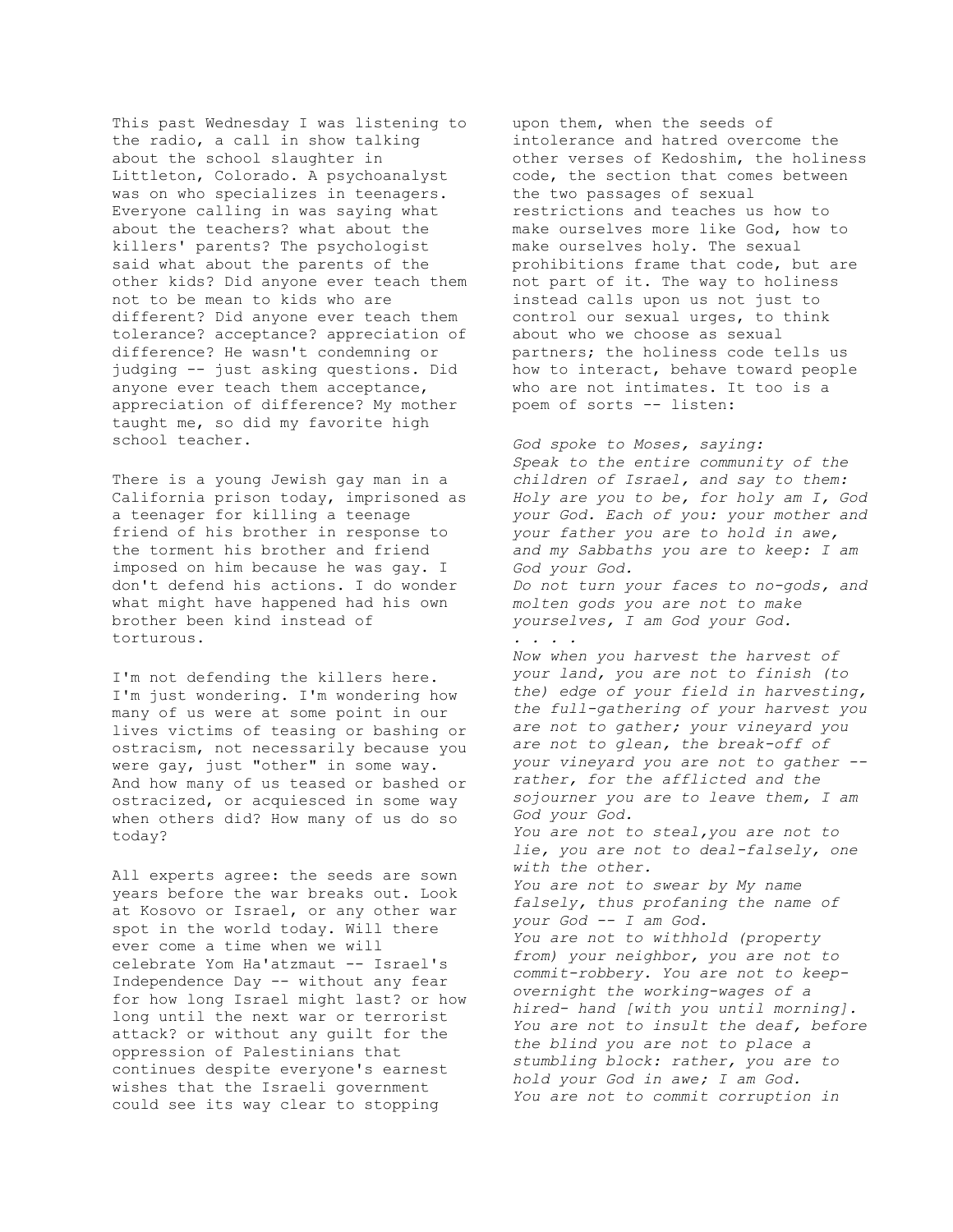Who among us who loves Israel even a little bit, feels emotionally tied to it, even if ever so slightly, doesn't feel the ambiguity and the pain -- we want just to love Israel unconditionally, and maybe we do, but we can't find the same love for the government of Israel that we find for the place. Or we love its declaration of independence, just like we love our own country's declaration of independence, but see the way neither country has been so successful at living up to their lofty founding words. In the light of all the conflicts in Israel today: Palestinians vs Israelis; the call for early elections; Israel Vs her neighbors; Ultra-Orthodox Vs

progressive Jews (including the attempts to keep liberal Jews by choice from becoming Israeli citizens or Jewish women from praying at the Western Wall); Ashkenazim Vs Sephardim; etc., in the light of all the conflicts in Israel, consider this paragraph from the DECLARATION OF ISRAEL'S INDEPENDENCE Issued at Tel Aviv on May 14, 1948 (5th of Iyar, 5708):

*THE STATE OF ISRAEL will be open to the immigration of Jews from all countries of their dispersion; will promote the development of the country for the benefit of all its inhabitants; will be based on the precepts of liberty, justice and peace taught by the Hebrew Prophets; will uphold the full social and political equality of all its citizens, without distinction of race, creed or sex; will guarantee full freedom of conscience, worship, education and culture; will safeguard the sanctity and inviolability of the shrines and Holy Places of all religions; and will dedicate itself to the principles of the Charter of the United Nations*.

In celebration of Israel's independence day as well as national poetry month, I've been reading some of the poetry of Yehuda Amichai who

*justice; you are not to lift-up-infavor the face of the poor, you are not to overly-honor the face of the great; with equity you are to judge your fellow! You are not to traffic in slander among your kinspeople. You are not to stand by the blood of your neighbor, I am God. You are not to hate your brother (or sister) in your heart; rebuke, yes, rebuke another, that you do not bear sin because of that one. You are not to take-vengeance, you are not to retain-anger in your heart against the children of your kinspeople-- V'ahavta l'rayacha kamocha [Love your neighbor as you love yourself.] but be-loving to your neighbor (as one) like yourself, I am God.* [Leviticus 19:1-4, 9-18 (skip 5-8), trans. Everett Fox, with a few modifications by me]

Sounds simple enough, practical advice. It's not. A stumbling block for one may be a step up for another - - how do you know? The Talmud and other Jewish sources contain endless discussion. Those of you who studied with me last month in our "Words Can Hurt You" class caught a glimpse of how complicated even half a verse can become. What does it mean, for example, not to stand by the blood of your neighbor: Do not help cause someone's blood to be shed? Do not shed someone's blood yourself? Do not just stand there if someone is bleeding? Do not just stand there if you think someone's blood is about to be shed? Or even the instructions that sound more simple yet: *Lo tignov "You are not to steal;" v'lo t'kha-kha-shu "You are not to deceive;" v'lo t'shakru eesh ba'amito "You are not to tell lies, one to another."* [Lev. 19:11]

What about lying to oneself? What about all the situations -- the rabbis of the Talmud thought of lots of them -- when a little lie seems like a good thing? or even a big lie? what about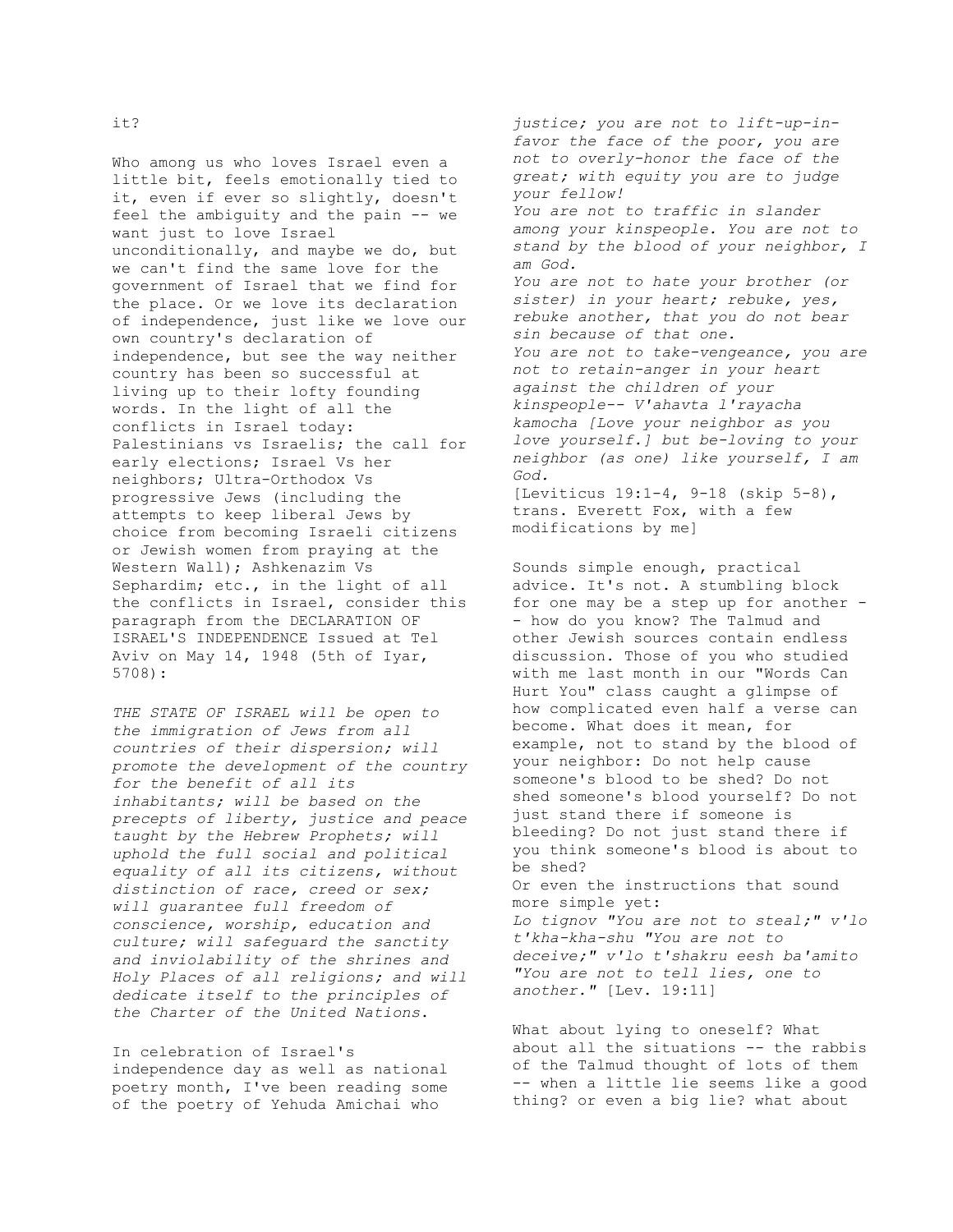writes so wrenchingly of the mixed emotions so many Israelis too feel. At the time Amichai's book, Poems of Jerusalem, was published in 1988, he had lived in Jerusalem for forty years. This is an excerpt from his poem, "In the Old City":

*We are holiday weepers, engraving our names on every stone, infected by hope, hostages of governments and history, blown by the wind, vacuuming holy dust, . . . These stairs [in the Old City] always force us to bob up and down, as if in a merry dance, even those of us who are heavy-hearted. . .*  [Yehuda Amichai in Poems of Jerusalem, p. 127, trans. by Chana Bloch]

Our friend Rev. Nancy Wilson alerted me to the the irony of President Clinton's speech in response to the Colorado shootings, in which he said: "We do know that we must do more to reach out to our children and teach them to express their anger and to resolve their conflicts with words, not weapons." The very next news report, Nancy said, or maybe it was even the President's next comment at a press conference, told of more U.S. bombing raids on Kosovo, including on the office and home of Milosoveich.

When will we learn, or rather, when will we remember, asked another minister this week, remembering the teachings of Dr. Martin Luther King, Jr. -- when will we remember that violence only ever leads to more violence? [essay on NPR on Wed. afternoon]. I do believe that, and yet I acknowledge yet again here my ambivalence. If we do stop bombing, we had better not just leave the country alone, we had better come up with some other way to intervene.

But what way? Why, after all this time, haven't human beings and government leaders, and religious people (I include myself) and resolution conflict negotiators figured out how to solve problems, or at least protect lives, without

when telling a lie might keep someone's blood from being shed? Nothing easy here. Our commandments are not always clear when they stand alone; and up against one another they often seem to contradict.

The situation in Kosovo or the ability of children to be mean to one another are not the only problems with no obvious solutions, or clear course of action toward solution, toward learning instead how to love ourselves and one another.

"Perhaps these are not poetic times at all," wrote the poet Nikki Giovanni, her line captured on one of those delightful poetry-on-the-billboards that have sprung up around town. [In NYC they have poetry on the subways, and you get a whole verse, or even a whole poem, because you get more reading time on a subway ride than driving by a billboard. . . . ]

"Perhaps these are not poetic times at all," I read the other day, and thought about how Nikki Giovanni had been one of the first poets I remember studying, back in grade school or junior high, when one of my teachers used her as a way to teach us about difference, people of different cultures, who use language differently. My teacher taught us how to read poetry and how to see in it a world of difference and how to appreciate that difference and that other world and the people who live in it. Mostly she taught us that the other world is really our world -- we all live here together, and we need to learn to share it, and rejoice in our differences and our humanness . . . "our holiness," I suppose I might say now. Perhaps these are not poetic times at all, or perhaps poetry is all we need to learn to save the world, to return it to poetic times. I leave you with one more poem. The poem is called "Poetry" and was written by Nikki Giovanni: *poetry is motion graceful as a fawn* 

*gentle as a teardrop strong like the*